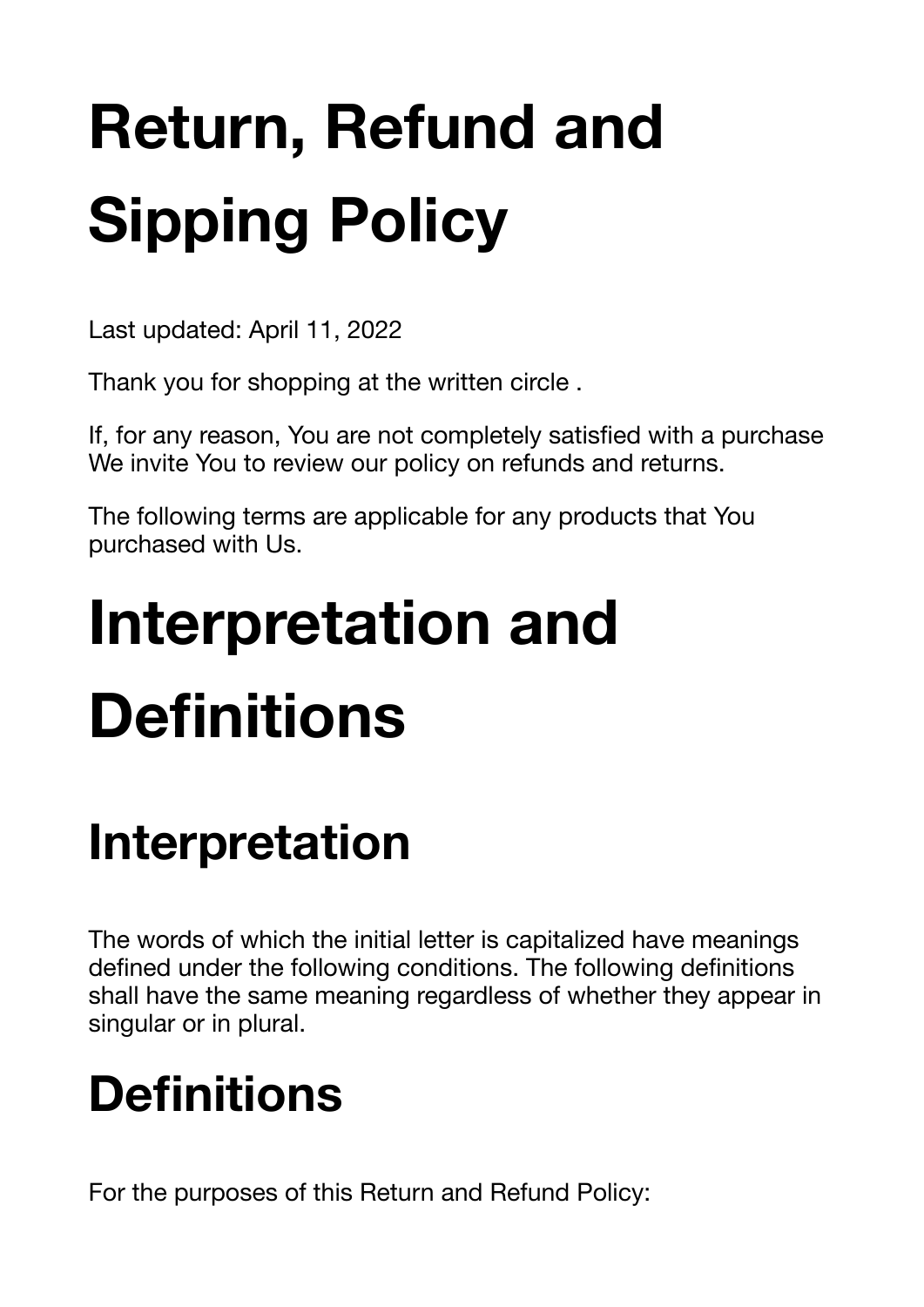- **• Company** (referred to as either "the Company", "We", "Us" or "Our" in this Agreement) refers to THE WRITTEN CIRCLE, DSK AKASHGANGA, PUNE.
- **• Goods** refer to the items offered for sale on the Service.
- **• Orders** mean a request by You to purchase Goods from Us.
- **Service** refers to the Website.
- **• Website** refers to the written circle , accessible from [www.thewrittencircle.com](https://www.termsfeed.com/live/www.thewrittencircle.com)
- **• You** means the individual accessing or using the Service, or the company, or other legal entity on behalf of which such individual is accessing or using the Service, as applicable.

# **Your Order Cancellation Rights**

You are entitled to cancel Your Order within 14 days without giving any reason for doing so.

The deadline for cancelling an Order is 14 days from the date on which You received the Goods or on which a third party you have appointed, who is not the carrier, takes possession of the product delivered.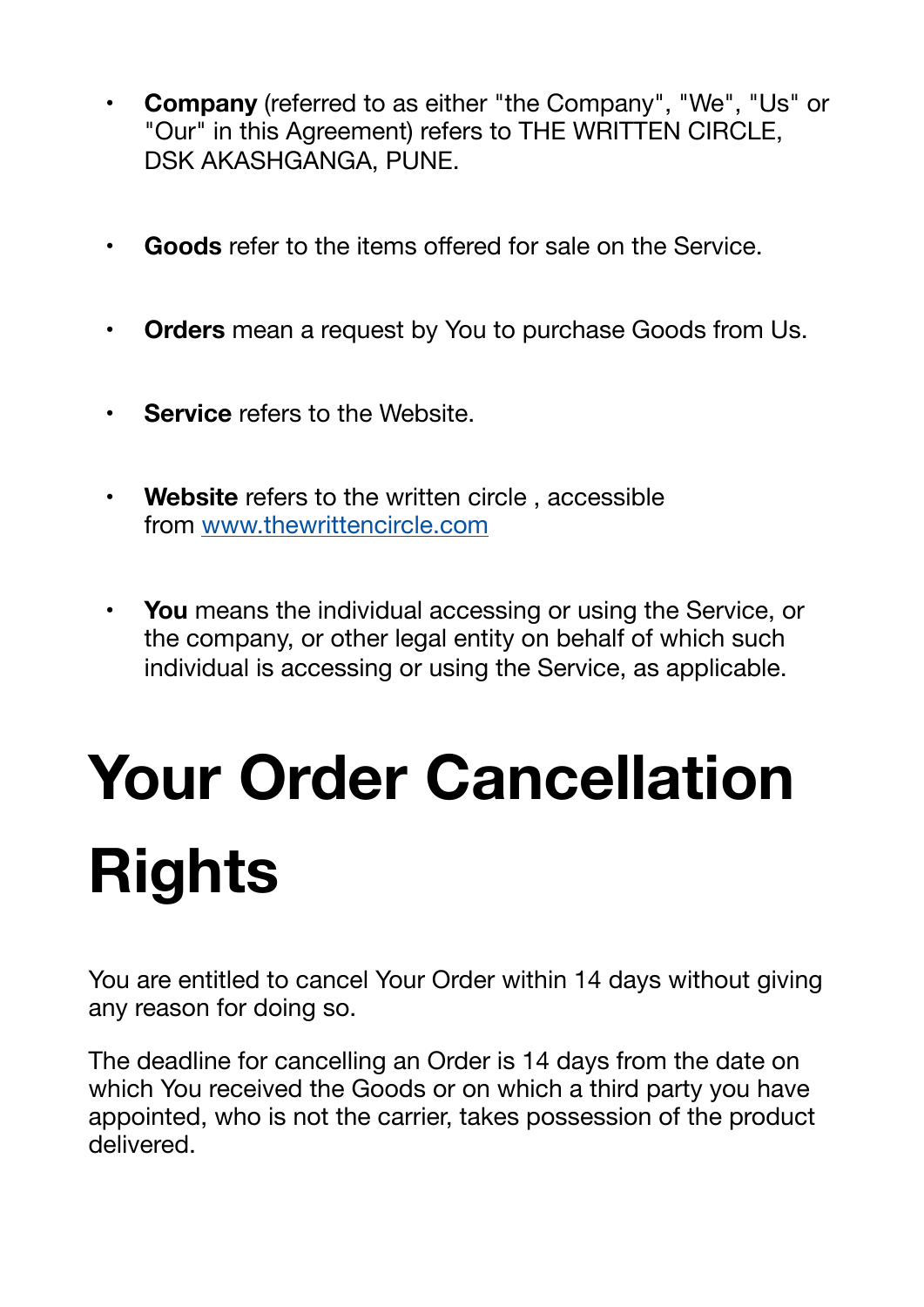In order to exercise Your right of cancellation, You must inform Us of your decision by means of a clear statement. You can inform us of your decision by:

By email: contact@thewrittencircle.com

We will reimburse You no later than 14 days from the day on which We receive the returned Goods. We will use the same means of payment as You used for the Order, and You will not incur any fees for such reimbursement.

## **Conditions for Returns**

In order for the Goods to be eligible for a return, please make sure that:

- The Goods were purchased in the last 14 days
- The Goods are in the original packaging

The following Goods cannot be returned:

- The supply of Goods made to Your specifications or clearly personalized.
- The supply of Goods which according to their nature are not suitable to be returned, deteriorate rapidly or where the date of expiry is over.
- The supply of Goods which are not suitable for return due to health protection or hygiene reasons and were unsealed after delivery.
- The supply of Goods which are, after delivery, according to their nature, inseparably mixed with other items.

We reserve the right to refuse returns of any merchandise that does not meet the above return conditions in our sole discretion.

Only regular priced Goods may be refunded. Unfortunately, Goods on sale cannot be refunded. This exclusion may not apply to You if it is not permitted by applicable law.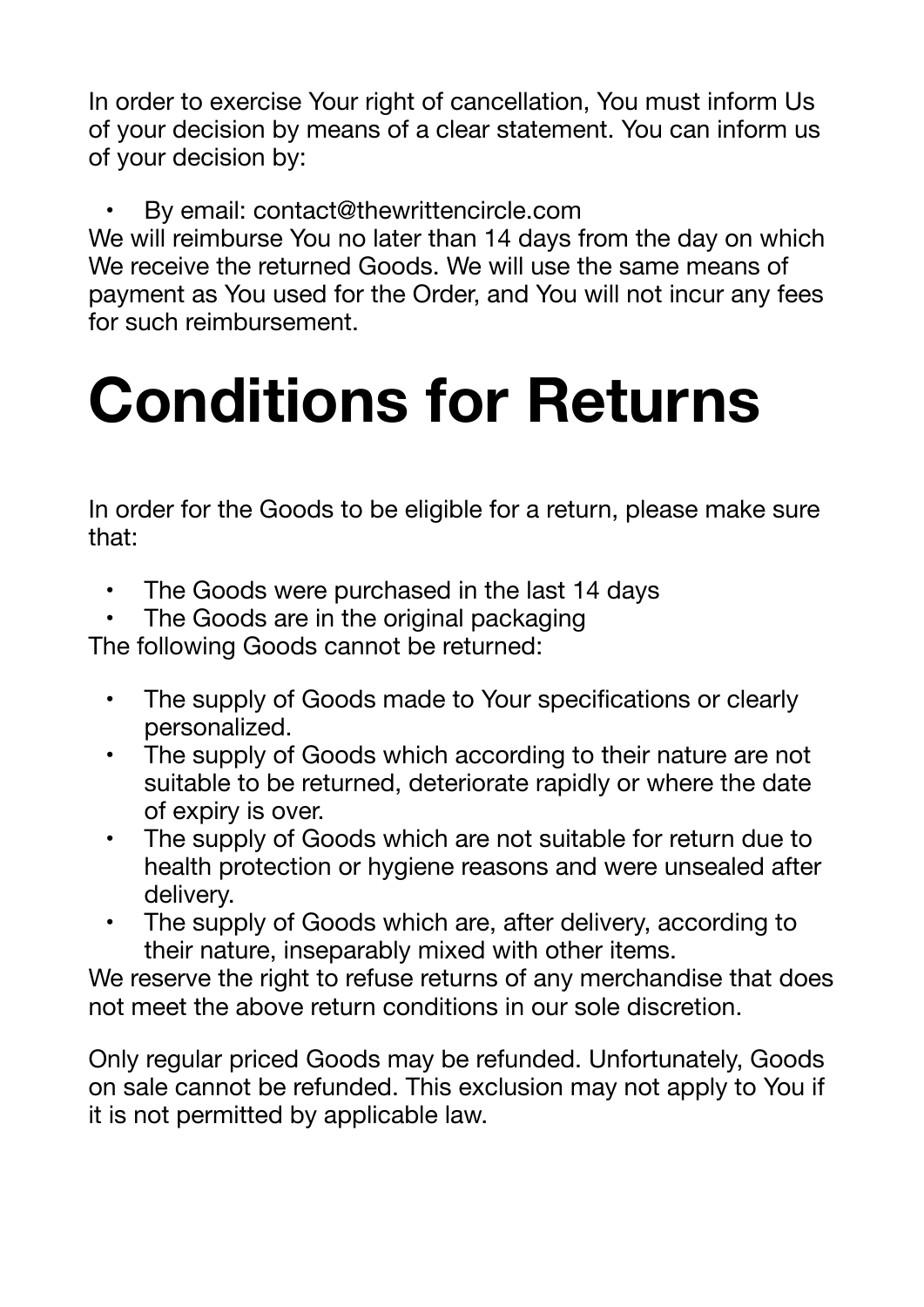## **Returning Goods**

You are responsible for the cost and risk of returning the Goods to Us. You should send the Goods at the following address:

Akashganga D1, Pune, 411057 India

We cannot be held responsible for Goods damaged or lost in return shipment. Therefore, We recommend an insured and trackable mail service. We are unable to issue a refund without actual receipt of the Goods or proof of received return delivery.

## **Gifts**

If the Goods were marked as a gift when purchased and then shipped directly to you, You'll receive a gift credit for the value of your return. Once the returned product is received, a gift certificate will be mailed to You.

If the Goods weren't marked as a gift when purchased, or the gift giver had the Order shipped to themselves to give it to You later, We will send the refund to the gift giver.

### **Contact Us**

If you have any questions about our Returns and Refunds Policy, please contact us:

By email: contact@thewrittencircle.com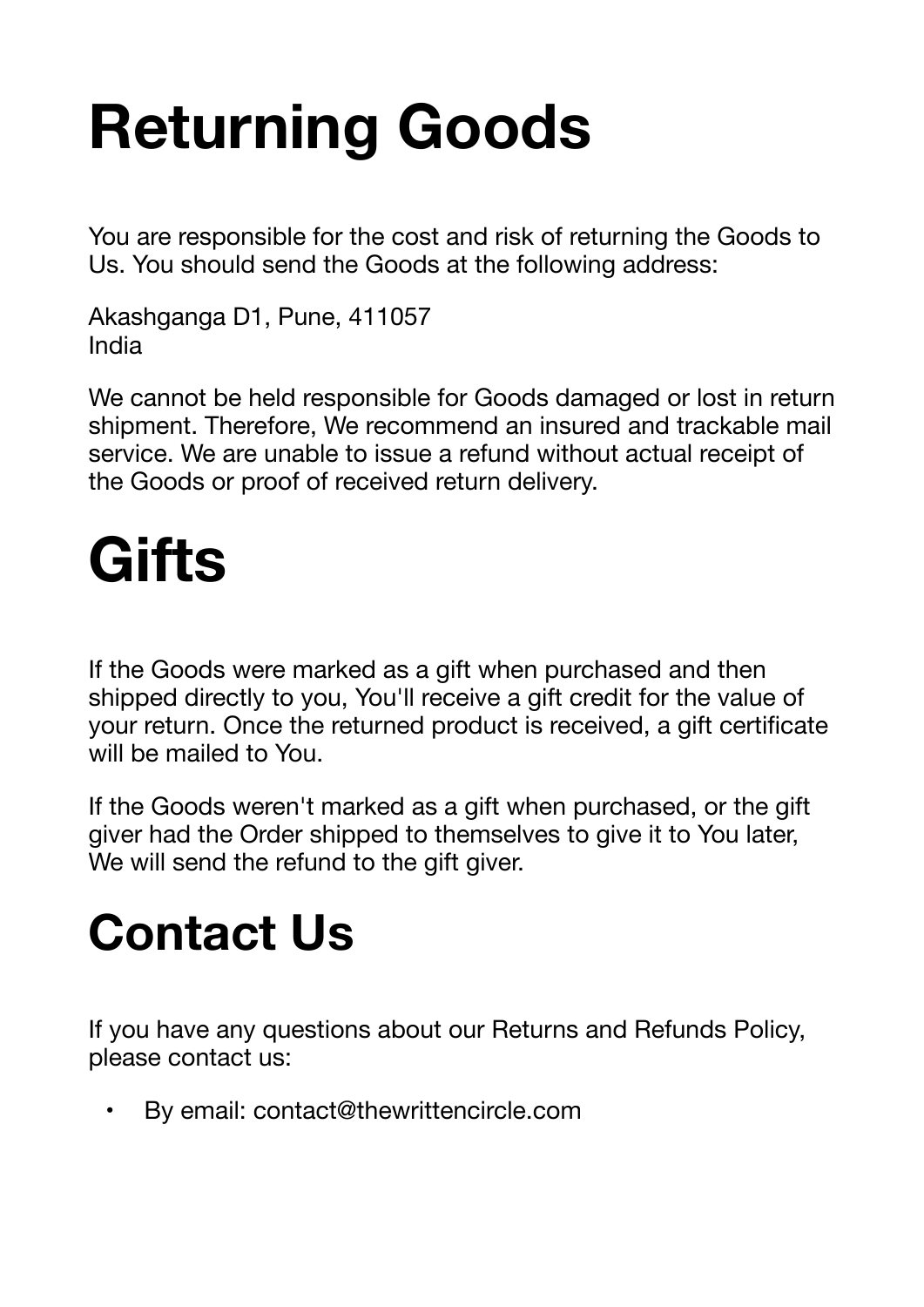### **SHIPPING & DELIVERY POLICY**

**Last updated August 09, 2021** 

This Shipping & Delivery Policy is part of our Terms of Use ("Terms") and should be therefore read alongside our main Terms: https://www.thewrittencircle.com/ files/ugd/90a842 2a7237fedc2940379ab8f0499d1 77ad3.pdf.

Please carefully review our Shipping & Delivery Policy when purchasing our products. This policy will apply to any order you place with us.

#### **WHAT ARE MY SHIPPING & DELIVERY OPTIONS?**

We offer various shipping options. In some cases a third-party supplier may be managing our inventory and will be responsible for shipping your products. We ship our deliveries within 2-3 working days.

#### **Free Shipping**

We offer free standard shipping on all orders.

Once your order is packaged, we will send you the tracking detail.

#### DO YOU DELIVER INTERNATIONALLY?

We do not offer international shipping.

#### **WHAT HAPPENS IF MY ORDER IS DELAYED?**

If delivery is delayed for any reason we will let you know as soon as possible and will advise you of a revised estimated date for delivery.

#### **QUESTIONS ABOUT RETURNS?**

If you have questions about returns, please review our Return Policy: https://www.termsfeed.com/live/d5eee358-06d7-41cb-ad07-5bec384722f1.